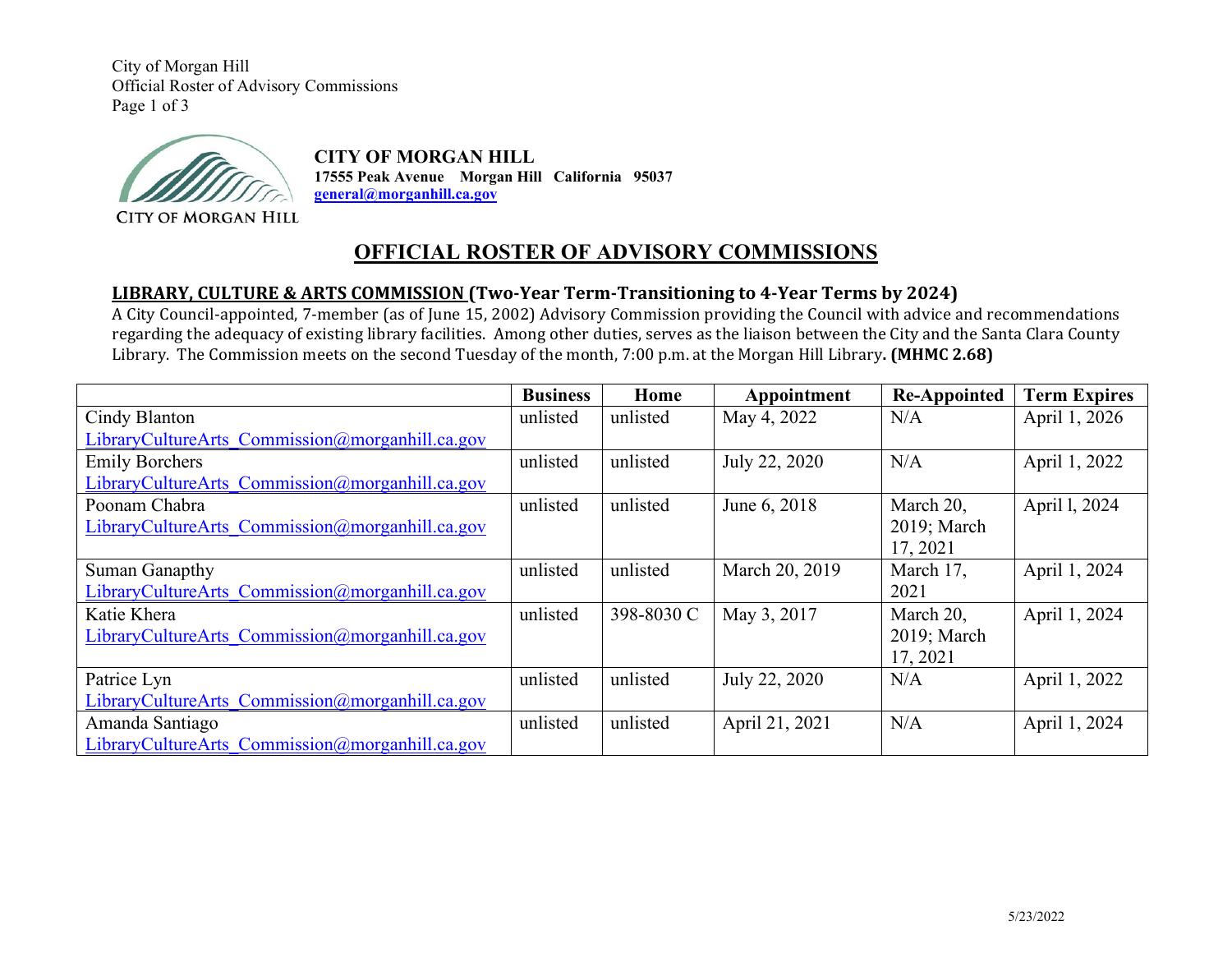City of Morgan Hill Official Roster of Advisory Commissions Page 2 of 3

### **PARKS AND RECREATION COMMISSION (**Four Year Term)

A City Council-appointed, 7-member Advisory Commission, that provides advice and recommendations on such matters as fiscally prudent programs, activities, resources, plans and development designed to provide for, regulate and direct the future growth and development of parks facilities and recreation programming for Morgan Hill citizens. The Commission meets the third Tuesday of every month at 7:30 p.m. in the City Council chambers.

**(**MHMC 2.32)

|                                              | <b>Business</b> | Home     | Appointed         | <b>Re-Appointed</b> | <b>Term Expires</b> |
|----------------------------------------------|-----------------|----------|-------------------|---------------------|---------------------|
| Maureen Grzan-Pieracci                       | unlisted        | unlisted | April 1, 2018     | N/A                 | April 1, 2022       |
| ParksRecreation Commission@morganhill.ca.gov |                 |          |                   |                     |                     |
| David Lovato                                 | unlisted        | unlisted | July 22, 2020     | N/A                 | April 1, 2024       |
| ParksRecreation Commission@morganhill.ca.gov |                 |          |                   |                     |                     |
| Shweta Maniar                                | unlisted        | unlisted | May 4, 2022       | N/A                 | April 1, 2026       |
| ParksRecreation Commission@morganhill.ca.gov |                 |          |                   |                     |                     |
| John Moniz                                   | unlisted        | unlisted | July 22, 2020     | N/A                 | April 1, 2024       |
| ParksRecreation Commission@morganhill.ca.gov |                 |          |                   |                     |                     |
| <b>Richard Scott</b>                         | unlisted        | unlisted | February 17, 2016 | July 22, 2020       | April 1, 2024       |
| ParksRecreation Commission@morganhill.ca.gov |                 |          |                   |                     |                     |
| Craig C. van Keulen                          | 779-7991        | unlisted | May 4, 1998       | May 31, 2002;       | April 1, 2022       |
| P.O. Box 816, Morgan Hill                    |                 |          |                   | April 1, 2006;      |                     |
| ParksRecreation Commission@morganhill.ca.gov |                 |          |                   | May 19, 2010;       |                     |
|                                              |                 |          |                   | April 16, 2014;     |                     |
|                                              |                 |          |                   | April 1, 2018       |                     |
| Harpreet Vittal                              | unlisted        | unlisted | May 4, 2022       | N/A                 | April 1, 2026       |
| ParksRecreation Commission@morganhill.ca.gov |                 |          |                   |                     |                     |